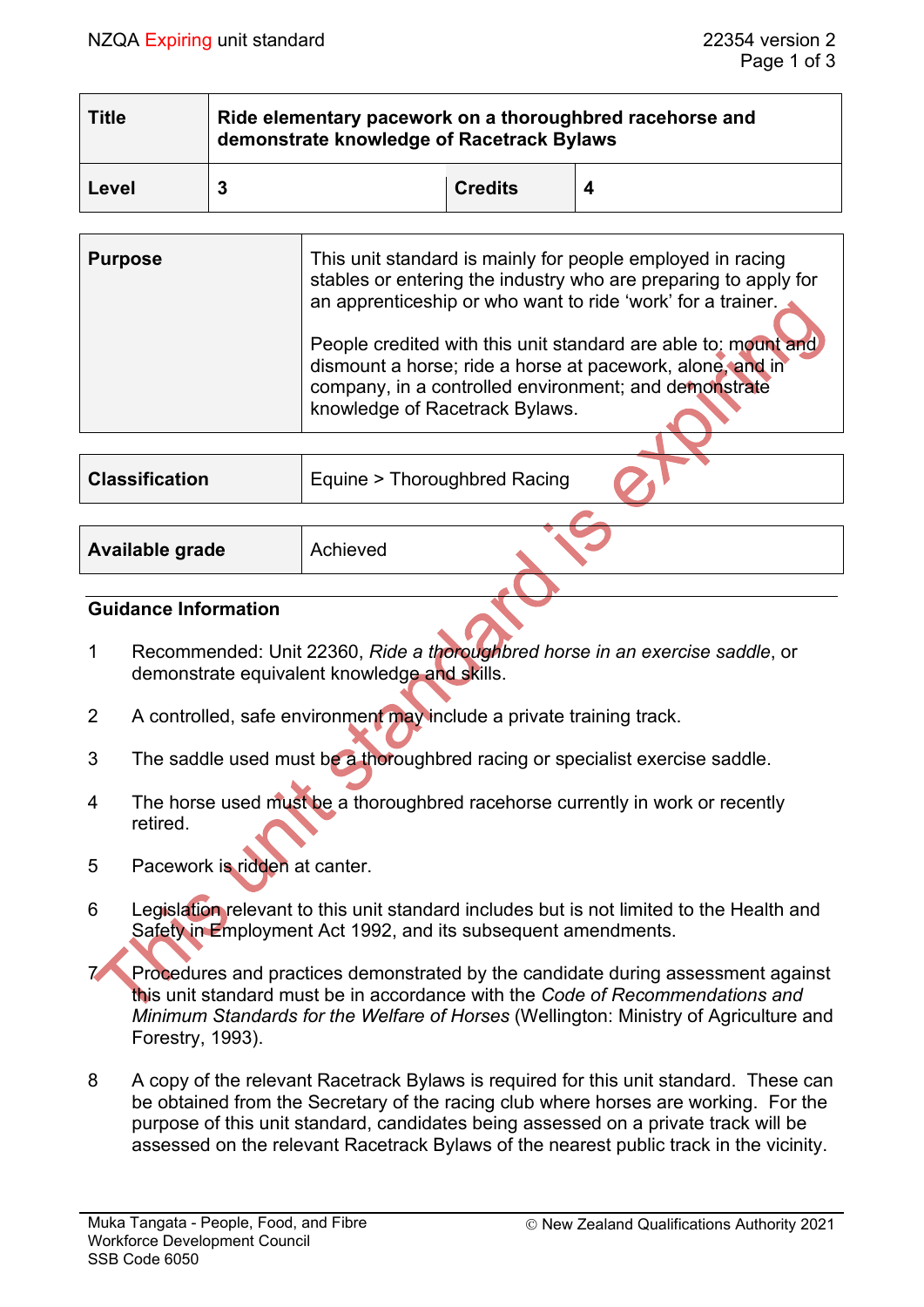9 The safety gear worn by the rider must meet the standards set by New Zealand Thoroughbred Racing, obtainable from New Zealand Thoroughbred Racing, PO Box 38386, Wellington Mail Centre, Telephone 04 576 6240.

## **Outcomes and performance criteria**

#### **Outcome 1**

Mount and dismount a horse.

#### **Performance criteria**

1.1 Clothing worn meets the requirements of New Zealand Thoroughbred Racing.

Range approved safety helmet and vest; smooth soled, heeled footwear.

- 1.2 Adjustments are made to gear in accordance with rider and horse requirements.
- 1.3 The horse is mounted with rider lowering gently into the saddle and maintaining control of the horse at all times.

Range mounting block, leg up, vault up.

1.4 The horse is dismounted with rider landing on the ground with both feet simultaneously and maintaining control of the horse at all times.

### **Outcome 2**

Ride a horse at pacework, alone, and in company, in a controlled environment.

### **Performance criteria**

2.1 Natural aids are used to control the horse.

Range seat, leg, voice, hands.

- 2.2 A steady and correct riding crouch position, with medium length stirrup leathers and bridged reins, is maintained at all times.
- 2.3 The horse is warmed up at walk and trot in a calm manner prior to progressing in pacework.
- 2.4 The horse is kept on own path, straight, and under control at all times.

Range left rein, right rein.

- 2.5 A balanced position is maintained at all times.
- 2.6 The horse is pulled up gradually and warmed down at the completion of work.

Range canter, trot, walk.